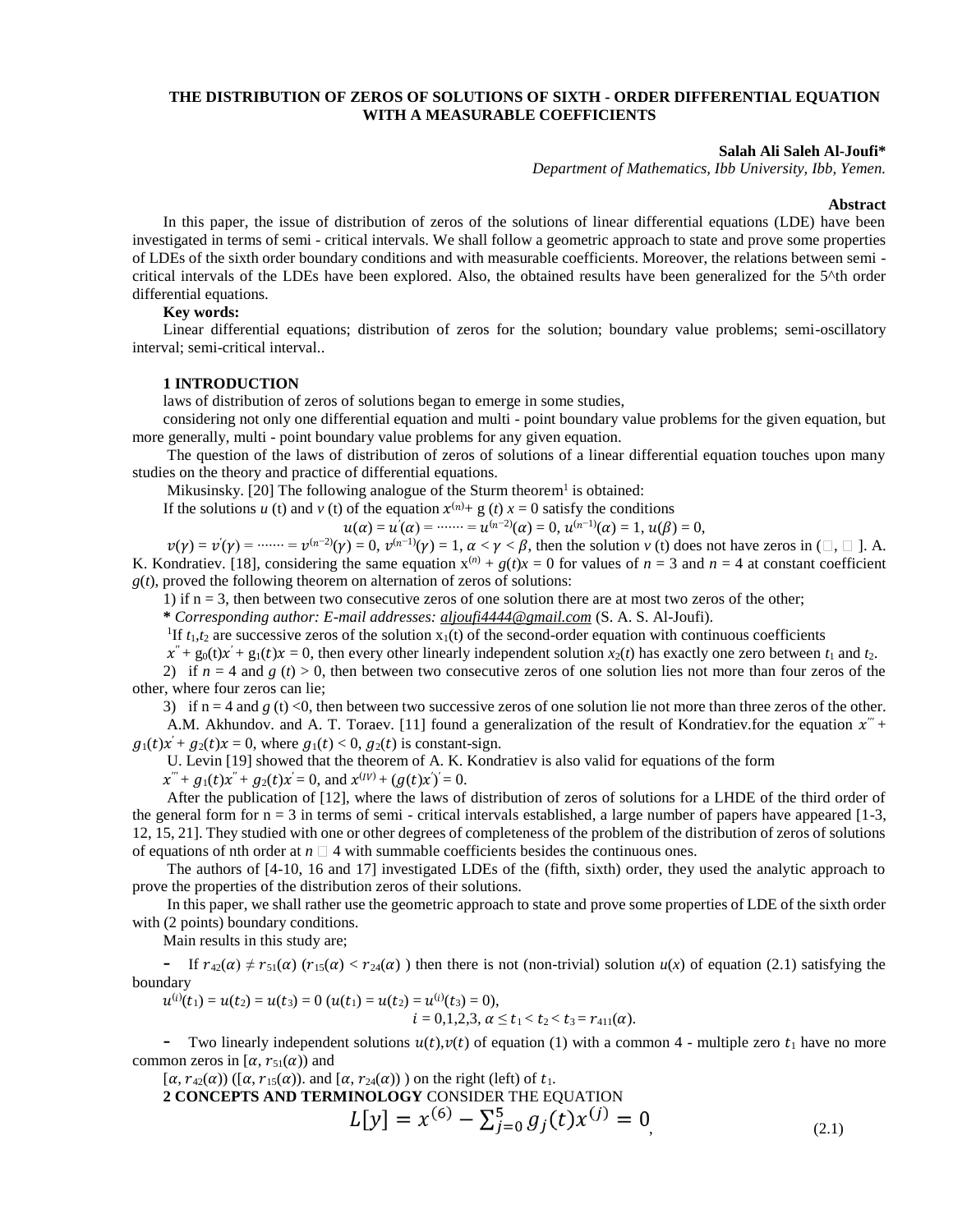Assume that the coefficients  $g_k(x)$  are measurable and continuous on [a, b] satisfying the conditions

$$
x^{(k_j)}(t_j) = A_{j,k}, \quad k_j = 0, \dots, p_j - 1, j = 1, 2, \dots, m, \sum_{j=0}^{m} p_j = 6, m \le 6 \ (2.2)
$$
 where

 $m$ 

is the number of points  $t_i$ ,  $p_i$  is the number of conditions at the points  $t_i$ .

Problem (2.1) and (2.2) is called  $\ll (p_1p_2...p_m$  – problem  $)\gg$ .

**Definition 2.1 [9]:** For each fixed point  $\alpha \in [a, b)$ , there exists a nonzero interval  $[\alpha, \beta)$ , in which any non - trivial solution of equation (2.1) has no more than 5 zero, taking into account their multiplicities. This interval is called the semi - oscillation for equation (2.1). The maximum intervals of semi - oscillation with a common origin in  $\alpha$  is denoted by  $\alpha$ ,  $r(\alpha)$ ).

**Definition 2.2 [8]:** The interval  $[\alpha, \mu)$ , in which the given problem has a unique solution, is called the semi-critical interval of this problem. The maximum intervals of semi - critical with a common origin in  $\alpha$  is denoted by

 $[\alpha, r_{p1}p_2...p_k(\alpha)), k = 2, 3, 4, 5.$ 

The concept of the semi - critical interval is directly related to the distribution of zeros of the solution of equation  $(2.1).$ 

We decipher the definitions of the maximal semi - critical intervals of some boundary value problems.

The interval  $(\alpha, r_{51}(\alpha))$  is called such an interval in which any non - trivial solution (for the equation (2.1)) that has a zero at  $t_1$  of multiplicity five and has no more zeros to the right of  $t_1$ , where  $\alpha \le t_1 < r_{51}(s) < t_2$ .

In the interval  $[\alpha, r_{42}(\alpha))$ , non - trivial solution (for the equation (2.1)) that has a zero at  $t_1$  of multiplicity four, can not have a double zero to the right of  $t_1$ , where  $\alpha \le t_1 < r_{42}(\alpha) < t_2$ .

A Non - trivial solution (for the equation (2.1)) that has a zero at  $t_1$  of multiplicity three and zero  $t_2 > t_1$  can not have a zero  $t_3 > t_2$  of multiplicity higher than the second in the interval  $[\alpha, r_{312}(\alpha))$ , where  $\alpha \le t_1 < t_2 < r_{312}(\alpha) < t_3$ .

In the interval  $[\alpha, r_{111111}(\alpha)]$  a nontrivial solution can not have six different simple zeros.

Let us clarify justifications of listed assertions. On the example of the problem

 $\ll$  (42 – problem ) $\gg$  to have a unique solution, It is necessary and sufficient that the determinant

 $u_0(t_1)$   $u_1(t_1)$   $u_2(t_1)$   $u_3(t_1)$   $u_4(t_1)$   $u_5(t_1)$ 

 $\boldsymbol{u'}$ 

 $|u''''0(((ttt111)))uuu1''1''1'(((ttt111)))uuu2''2''2'(((ttt111)))uuu3''3''3'(((ttt111)))uuu4''4''4'(((ttt111)))$  $uuu55''''''5'$  (((ttt111)))| =  $\Delta$  (t1, t2)  $\neq$  0,

 $\theta$ 

 $u<sub>0</sub>$ |

 $u_0(t_2)$   $u_1(t_2)$   $u_2(t_2)$   $u_3(t_2)$   $u_4(t_2)$   $u_5(t_2)$ 

 $u^{(1)}(t^2)$   $u^{1'}(t^2)$   $u^{2'}(t^2)$   $u^{3'}(t^2)$   $u^{4'}(t^2)$   $u^{5'}(t^2)$  where  $u_i(t_1), i = 0, 1, 2, 3, 4$ , is the fundamental system of solutions of equa-tion (2.1), was different from zero. But  $\Delta(t_1, x)$  is a solution of equation (2.1), and at the point  $t_1$  this solution has a four - multiple zero. Thus, the condition does not vanish (is not vanishing) at  $x \in [t_1, \omega)$ .

The Function  $\Delta(t_1, x)$  is a condition for the existence and uniqueness of the solution of problem (2.1), (2.2) for any  $t_2 \in [t_1, \omega)$ .

In a similar way, one can make sure of other cases.

#### **Consider the following auxiliary lemmas.**

**Lemma 2.1 [6]**: Let  $v_1(t)$ ,  $v_2(t)$  be a pair of not identically equal to zero, twice continuously differentiable functions such that

 $v_1(t) \neq cv_2(t)$ , (c = const),  $v_1(\alpha) = v_1(\beta) = 0$ ,  $v_2(t) \neq 0$  and  $v_1(t)v_2(t)$ 

0 in  $[\alpha, \beta]$ .

Then there exists a linear combination

$$
x(t) = c_1v_1(t) + c_2v_2(t), (c_1^2 + c_2^2 > 0),
$$

for which the point  $\xi$  is a zero of multiplicity two, that is  $\chi$ 

$$
x' = 0,(\xi)
$$
  $(\xi)$   $(\xi)$   $(\xi)$  where  $\epsilon$   $\alpha$ ,

**Lemma 2.2 [6]:** Let  $v_1(t)$ ,  $v_2(t)$  be a pair of not identically equal to zero,

thrice continuously differentiable functions such that,

$$
v_1(t) \neq cv_2(t)
$$
, (c = const),  $v_1^{(k)}(t) = v_2^{(k)}(t) = 0$ ,  $k = 0, 1$ .  
Then, there exists a linear combination  
 $v(t) = c$ ,  $v_1(t) + c_2 v_2(t)$ ,  $(c^2 + c^2 > 0)$ 

 $\alpha$ 

 $\sim$ 

$$
x(t) = c_1 v_1(t) + c_2 v_2(t), (c_1^2 + c_2^2 > 0)
$$

for which the point  $\zeta$  is a zero of multiplicity three, that is

$$
x^{(i)}(\xi) = 0, i = 0, 1, 2
$$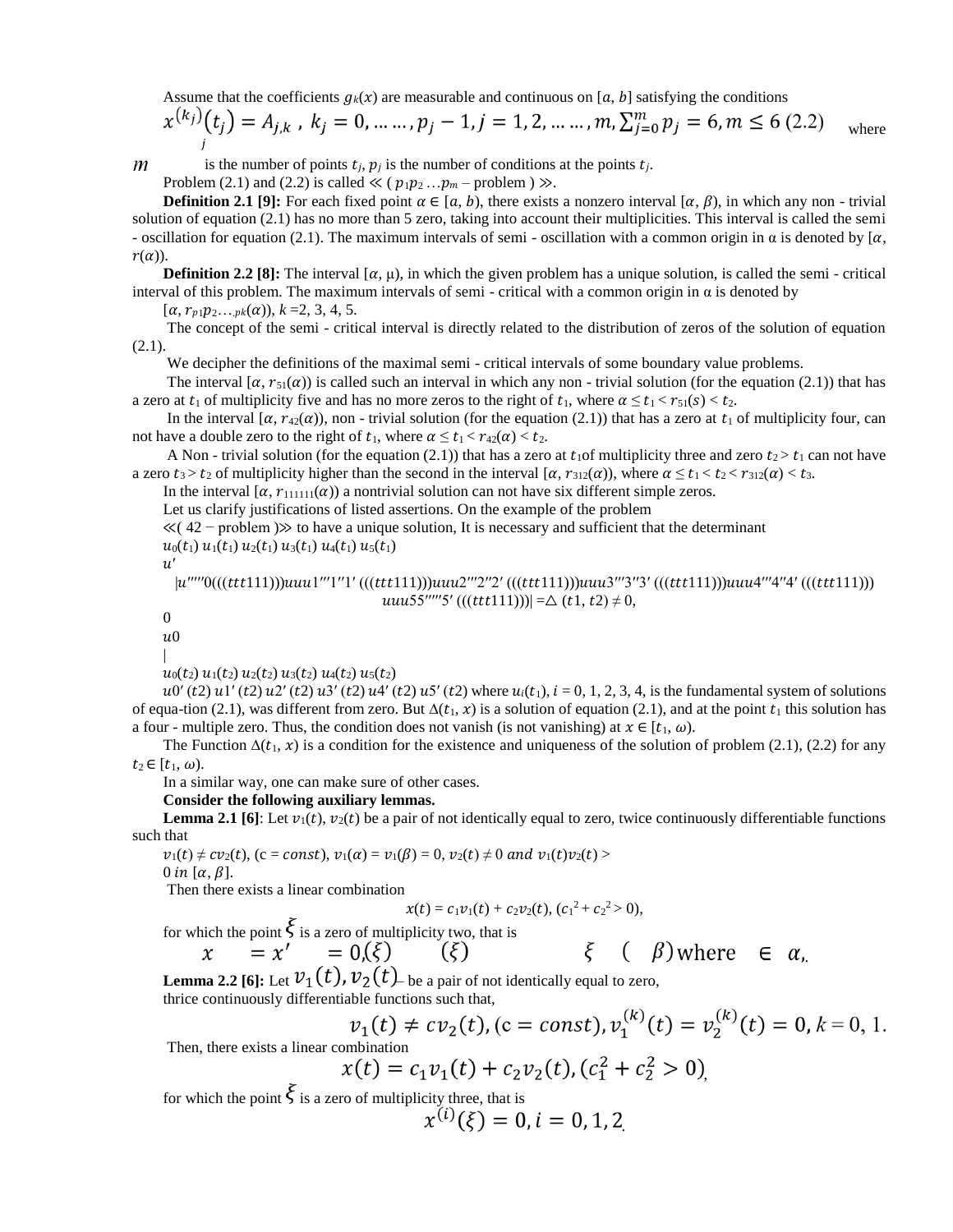**Lemma 2.3 [7]:** Non - trivial solutions  $v_1(t)$  and  $v_2(t)$  of equation (1) are linearly dependent if  $(1)$ 

$$
v^{(k)}(\xi) = 0, k = 0, 1, 2; i = 1, 2.
$$

**Lemma 2.4 [7]:** Let  $u(t)$ ,  $v(t)$  – be a pair of non-trivial solutions of equation (1) such that  $u^{(k)}(\alpha) = 0, k = 0, 1, 2, 3, 4; v(\alpha) = 0$  of  $u(t) \neq 0$  in  $(\alpha, \beta + \varepsilon)$ 

then for any  $\varepsilon > 0$  and for some constant C, the difference  $cu(t) - v(t)$  vanishes (goes to zero) at the points  $\beta_i \in (\alpha, \beta + \varepsilon)$ , whose number is equal to  $p + q$ , where  $p$  is the number of odd zeros of the solution  $v(x)$  in  $(\alpha, \beta)$  and  $\gamma$  is the number of those  $\alpha_i \in (\alpha, \beta)$ , that .

#### **3 MAIN RESULTS**

In this section, according to the mentioned conditions in the definitions above, we will prove the following theorems

**Theorem 3.1:**  If  $I_{42}(u) \neq I_{51}(u)$ , then there is not (non-trivial) solution  $u(x)$  of equation (2.1) satisfying the boundary  $\mu_1 = u$  ( $\mu_1 = u$ ) ( $\mu_1 = u$ ) ( $\mu_1 = u_1$ ) =  $u_1$ ( $\mu_2 = u_1$ ) =  $u_2$ ) =  $u_1$ (3.1)

# **Proof:**

Under the conditions of the theorem, let solution  $u(t)$  is exist that satisfies conditions (3.1). We set:  $r_{51}(\alpha) < r_{42}(\alpha)$ . Assume that, the solution  $v(x)$  of equation (2.1) has two zeros  $t_{1,\beta}$ , such that  $v^{(i)}(t_1) = 0, i = 0, 1, 2, 3, 4, v(\beta) = 0.$  (3.2) It can be verified that  $u^{(4)}(t_1)v^{(5)}(t_1) < 0$ 

Then

$$
\begin{array}{l}\n u \, t \, \ v \, t > 0, t < t < t \\
\searrow \, t & \end{array} \quad \begin{array}{l}\n 0 \\
1\n \end{array} \quad \begin{array}{l}\n 0 \\
1\n \end{array} \quad \begin{array}{l}\n 1\n \end{array} \quad \begin{array}{l}\n 0\n \end{array} \quad \begin{array}{l}\n 1\n \end{array} \quad \begin{array}{l}\n 0\n \end{array} \quad \begin{array}{l}\n 1\n \end{array} \quad \begin{array}{l}\n 0\n \end{array} \quad \begin{array}{l}\n 0\n \end{array} \quad \begin{array}{l}\n 0\n \end{array} \quad \begin{array}{l}\n 0\n \end{array} \quad \begin{array}{l}\n 0\n \end{array} \quad \begin{array}{l}\n 0\n \end{array} \quad \begin{array}{l}\n 0\n \end{array} \quad \begin{array}{l}\n 0\n \end{array} \quad \begin{array}{l}\n 0\n \end{array} \quad \begin{array}{l}\n 0\n \end{array} \quad \begin{array}{l}\n 0\n \end{array} \quad \begin{array}{l}\n 0\n \end{array} \quad \begin{array}{l}\n 0\n \end{array} \quad \begin{array}{l}\n 0\n \end{array} \quad \begin{array}{l}\n 0\n \end{array} \quad \begin{array}{l}\n 0\n \end{array} \quad \begin{array}{l}\n 0\n \end{array} \quad \begin{array}{l}\n 0\n \end{array} \quad \begin{array}{l}\n 0\n \end{array} \quad \begin{array}{l}\n 0\n \end{array} \quad \begin{array}{l}\n 0\n \end{array} \quad \begin{array}{l}\n 0\n \end{array} \quad \begin{array}{l}\n 0\n \end{array} \quad \begin{array}{l}\n 0\n \end{array} \quad \begin{array}{l}\n 0\n \end{array} \quad \begin{array}{l}\n 0\n \end{array} \quad \begin{array}{r}\n 0\n \end{array} \quad \begin{array}{r}\n 0\n \end{array} \quad \begin{array}{r}\n 0\n \end{array} \quad \begin{array}{r}\n 0\n \end{array} \quad \begin{array}{r}\n 0\n \end{array} \quad \begin{array}{r}\n 0\n \end{array} \quad \
$$

And therefore, if  $\beta > t_3$ , then to a non-trivial linear combination<br> $x(t) = u(t) - c v(t)$ 

applies Lemma 2.1 it has double zero

 $\gamma \in (t_2, t_3) \subset [\alpha, r_{51}(\alpha))$ If  $\beta > t_{3, \text{ then regarding } c} = \frac{u'(t_{3})}{v'(t_{3})}$ ,  $u'(t_{3})v'(t_{3}) \neq 0$ , since  $r_{5,1}(\alpha) <$  $r_{42}(\alpha)$ , solution  $x(t)$  has double zero at  $\beta = t_3$ .

But because of the conditions of (3.1), (3.2) the solution  $x(t)$  has another 4- multiple zero at point  $t_1$ . And this contradicts the definition of the interval  $[\alpha, r_{42}(\alpha)]$ .

let now  $r_{411}(\alpha) = r_{42}(\alpha) < r_{51}(\alpha)$ , consider solution  $v(t)$  of equation (2.1) such that

$$
v^{(i)}(t) = v = v'(\ ) = 0, i = 0, 1, 2, 3, \qquad (\beta) \qquad \beta
$$

If  $\beta = t_{3}$ , then because of the conditions (3.1), (3.3) non-trivial linear combination  $x(t) = u(t) - c v(t)$ 

in the interval  $(\alpha, r_{51}(\alpha))_{\text{has zero at the point}} t_{3 \text{ and } 5}$ - multiple zero at point  $t_1$  Where  $u^{(4)}(t_1)$ 

$$
c = \frac{c}{v^{(4)}(t_1)} \frac{v^{(4)}(t_1)}{v^{(4)}(t_1)}
$$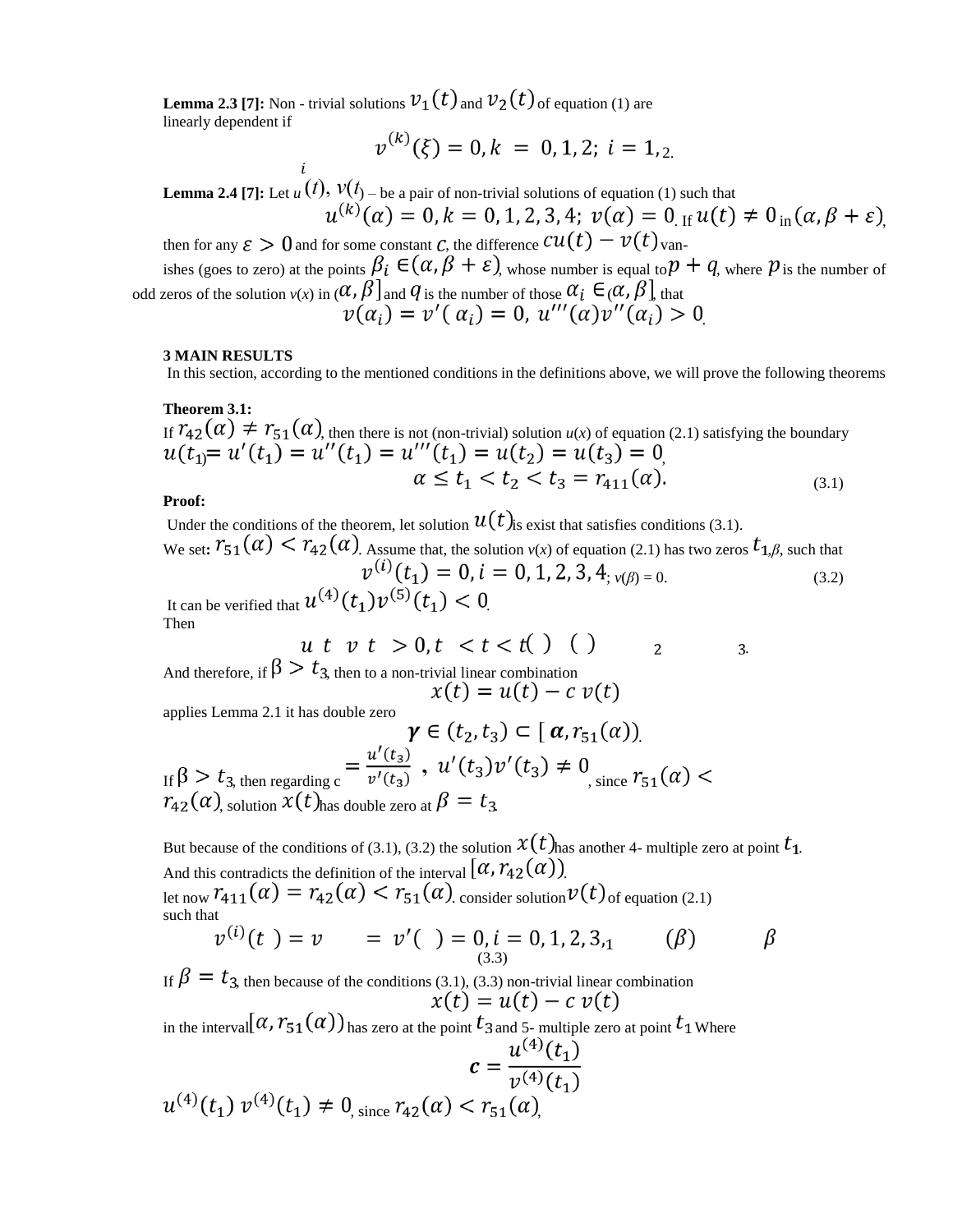this contradicts the definition of the interval  $[\alpha, r_{51}(\alpha)]$ .

If  $\beta > t_{3, \text{ then believing}} u^{(4)}(t_1) v^{(4)}(t_1) < 0$ , by Lemma (2.1), there exists a point  $\gamma \in (t_2, t_1)$  such that  $x(\gamma) = x'(\gamma) = 0$ 

Hereby, by virtue of conditions (3,1),(3.3) the solution  $x(t)$  has another 4 - multiple zero at point  $t_1$ , contrary to the definition of the interval  $(\alpha, r_{42}(\alpha))$ . The theorem is proved.

**Theorem 3.2:** 

**let**  $r_{15}(\alpha) < r_{24}(\alpha)$ , then there is not (non-trivial) solution  $u(x)$  of equation (2.1) satisfying the boundary  $u(t_1) = u(t_2) = u(t_3) = u'(t_3) = u''(t_3) = u'''(t_3) = 0,$ <br>  $\alpha \le t_1 < t_2 < t_3 = r_{114}(\alpha),$ (3.4)

**Proof:**

let solution  $u(t)$  exists that satisfies conditions (3.4). We set **:** 

$$
r_{15}(\alpha) < r_{24}(\alpha)
$$

.

By setting that, solution  $v(t)$  of equation (2.1), such that<br> $v(\sigma) = v(t_3) = v'(t_3) = v''(t_3) = v'''(t_3) = v$   $(t_3) = 0$ (4) (3.5)

we can assume that  $u^{(4)}(t_3)v^{(5)}(t_3) < 0$ Then

If  $\sigma < t_1$ , then the difference

$$
x(t) = u(t) - c \ v(t)
$$

 $u(t) v(t) > 0, t_1 < t < t_2.$ 

applies Lemma 2.1 the difference has double zero

$$
\gamma\in(t_1,\,t_2)\subset[\,\alpha,\,r_{24}(\alpha)).
$$

If

$$
_{\text{no c}} = \frac{u'(t_1)}{v'(t_1)}, \, 1
$$

 $\sigma < t_1$  then regording  $c = \frac{u(t_1)}{v'(t_1)}$ ,  $u'(t_1)v'(t_1) \neq 0$ , since  $r_{15}(\alpha) < r_{24}(\alpha)$ , solution  $x(t)$  has double zero at

 $\sigma = t_1$ .

But because of the conditions of (3.4), (3.5) the solution  $x(t)$  has 4- multiple zero at point  $t_3$ .

This can not verifies in the interval  $[\alpha, r_{24}(\alpha))$ .

let  $r_{114}(\alpha) = r_{24}(\alpha) < r_{15}(\alpha)$ . Suppose solution  $v(t)$  of equation (2.1) which obeys

$$
v(\sigma) = v'(\sigma) = v(t_3) = v'(t_3) = v''(t_3) = v'''(t_3) = 0 \tag{3.6}
$$

If  $\sigma = t_1$ , then because of the conditions (3.4), (3.6), the difference  $x(t) = u(t) - c v(t)$ 

in the interval  $[\alpha, r_{51}(\alpha)]$  has zero at the point  $t_1$  and 5- multiple zero at point  $t_3$  Where

$$
\mathbf{c} = \frac{u^{(4)}(t_3)}{v^{(4)}(t_3)}, u^{(4)}(t_3) v^{(4)}(t_4) \neq 0
$$
, since  $r_{24}(\alpha) < r_{15}(\alpha)$ ,

this contradicts the definition of the interval  $[\alpha, r_{51}(\alpha))$ .

If  $\sigma < t_1$ , then believing  $u^{(4)}(t_3)v^{(4)}(t_3) < 0$ , by Lemma 2.1, there exists a point  $\gamma \in (t_1, t_2)$  such that  $x(\gamma) = x'(\gamma) = 0$ . Hereby, by virtue of conditions (3.4),(3.6) the solution  $x(t)$  has 4 - multiple zero at point  $t_3$ ,

This can not happen in the interval  $[\alpha, r_{24}(\alpha))$ . The theorem is proved.

# **Theorem 3.3.**

Two linearly independent solutions  $u(t)$ ,  $v(t)$  of equation (2.1) with a common 4 - multiple zero  $t_1 \in [\alpha, \rho(\alpha)]$  have no more common zeros in  $[\alpha, r_{51}(\alpha))$  and  $[\alpha, r_{42}(\alpha))$  ( $[\alpha, r_{42}(\alpha))$  and  $[\alpha, r_{42}(\alpha))$ ) on the right (left) of  $t_1$ .

**Proof:** 

Let the theorem be false and  $t_0$  common zero of  $u(t)$  and  $v(t)$  in the specified intervals, where  $t_0$  different from  $t_1$ . If

$$
\alpha \leq t_1 < t_0 < r_{42}(\alpha) \; (\; \alpha \leq t_0 < t_1 < r_{24}(\alpha) \; )
$$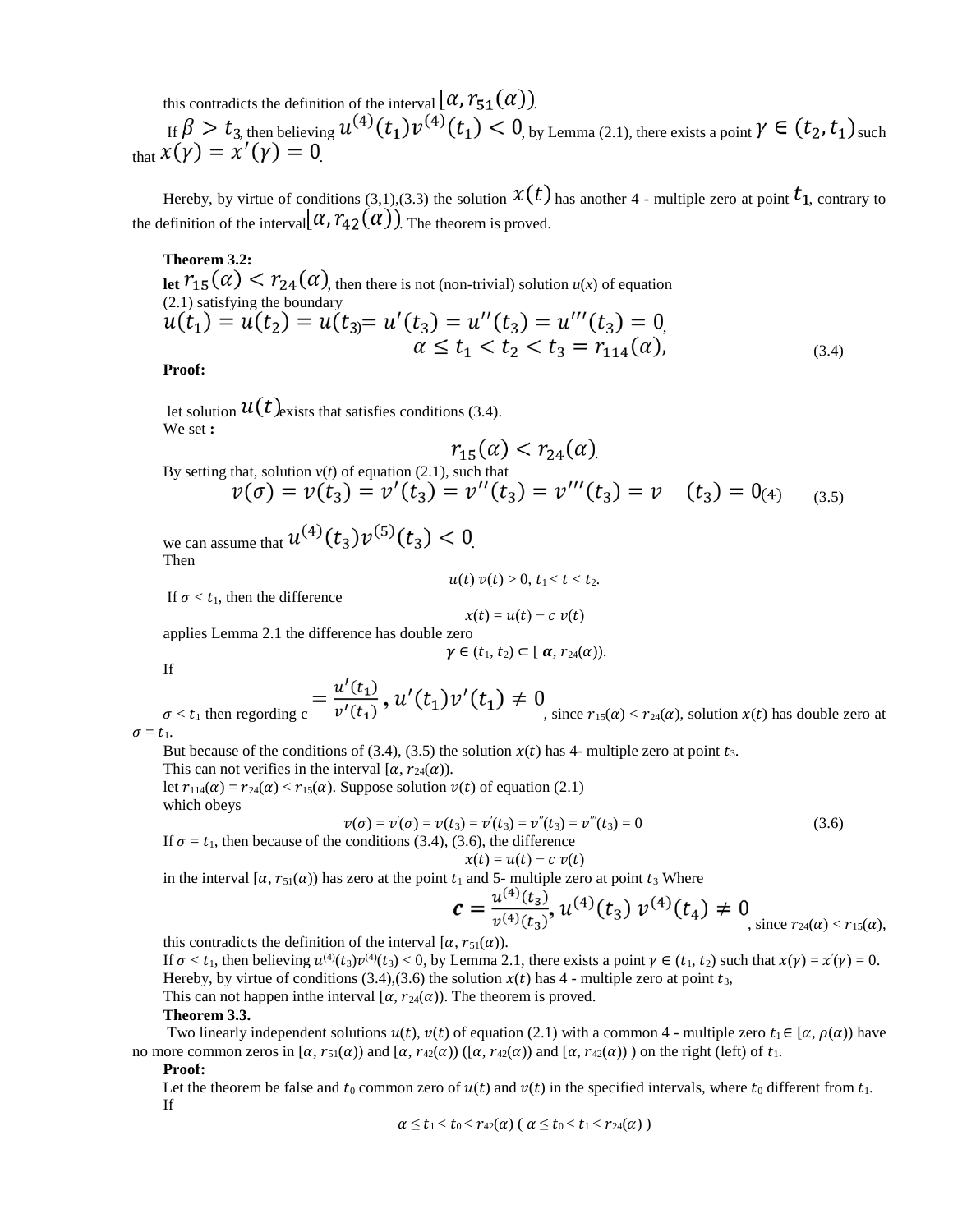then the solution of the form

$$
x(t) = u(t) - \frac{u'(t_0)}{v'(t_0)} v(t)
$$

has 4 - multiple zero  $t_1$  and double zero  $t_0 > t_1$  ( $t_0 < t_1$ ), which is impossible. where

$$
t_0, t_1 \in [\alpha, r_{42}(\alpha)) \left( [\alpha, r_{42}(\alpha)) \right)
$$

If

 $t_0 \in [\alpha, r_{51}(\alpha))$  (  $[\alpha, r_{15}(\alpha)$  ) and  $t_0 > t_1$  ( $t_0 < t_1$ ), then the solution

$$
x(t) = u(t) - c v(t)
$$

Where c = const would have 5 - multiple zero  $t_1$  and zero  $t_0 > t_1$  ( $t_0 <$  $t_1$ ),  $\alpha \le t_1 < t_0 < r_{51}(\alpha)$  ( $\alpha \le t_0 < t_1 < r_{15}(\alpha)$ ), which is impossible. The theorem is proved **4 CONCLUSIONS** 

This study is an investigation of the distribution of zeros of non - trivial solutions of a linear homogeneous differential equation of sixth order in terms of semi - critical intervals of boundary value problems. It also includes the description of the behavior trend of the estimated intervals of uniqueness of the solutions.

Basically, we have obtained new results (Theorems 3**.**1, 3**.**2, 3**.**3,). Using these theorems, we have established the limiting relations between the lengths of semi - critical intervals of the uniqueness of solutions of two points boundary value problems with fixed points and the description of their estimated behavior.

## **Competing Interests**

Author has declared that no competing interests exist.

# **References**

[1] R. G. Aliev, S. h Gamidov. Boundary value problems for ordinary differential equations. Educational allowance, Makhachkala.1992; 78.

[2] R. G. Aliev. On the question of distribution of zeros of solutions of linear differential equations of fourth order. Recnts.of Sci.Asp.Conf., Kazan Inst; 1962.

[3] R. G. Aliev. On some properties of solutions of the fourth-order ordinary differential equation. News of universities. Mathematics. 1965; (45) 2:3-6.

[4] S. A. S. Al-Joufi. Limit relations between the semi-critical intervals solutions of multipoint boundary value problems ofor linear fifth-order differential equation. Herald of Dagestan State University (DSU). 2012; 6: 61–66.

[5] ] S. A. S. Al-Joufi. On the distribution of zeros of solutions and their first derivatives of the fifth order linear differential equation. V All-Russian scientific - practical conference. "The scientific initiative of foreign students and graduate students of Russian universities" Collection of reports. (April 25-27). Tomsk. 2012; 1: 316-318.

[6] S. A. S. Al-Joufi. On the relations between the intervals of uniqueness of solutions of boundary value problems for a fifth-order equation. Actual problems of mathematics and related questions (materials of the International Conference "Mukhtar Readings", (DSTU) . Makhachkala.2012; 19-23.

[7] S. A. S. Al-Joufi, A. H. Kathim. The laws of the distribution of zeros of solutions of a linear differential equation of order 5. Herald of Dagestan State University (DSU). 2012; 1: 79–86.

[8] S. A. S. Al-Joufi. On the zeros of solutions of linear fifth-order differential equation. Actual problems of mathematics and related questions (materials of the International Conference "Mukhtar Readings", (DSTU). Makhachkala.2012; 23-26.

[9] S. A. S. Al-Joufi.On the laws of the distribution of zeros of non - trivial solutions of a linear differential equation in the terminology of conjugate simi - critical intervals. Functional differential equations and their applications (materials of the VI International Scientific Conference, dedicated to the 80th anniversary of the DSU).( September 23-26) Makhachkala.2013; 41-47.

[10] S. A. S. Al-Joufi. Method transfer to the limit, for resolve the problems of non - Vallée - Poussin type. Actual problems of mathematics and related questions; (DSTU). Makhachkala.2017: 11-19.

[11] A. M. Akhundov, A. T. Toraev. On solutions of the differential equation. Known. AN Turkm. SSR, ser. fizmatite. techn. chemical. and geol sciences. 1964; 1: 21-23.

[12] N. V. Azbelev, B. Tsalyuk. On the problem of the distribution of the zeros of solutions of a fourth-order linear differential equation. Mateem. Sat. 1960; 51(4): 475-486.

[13] A. Faroq. Baker, A. Hassan. El-Morshedy. The distribution of zeros of all solutions of first order neutral differential equations.Applied Mathematics and Computation. New York,USA. 2015; 259: 777-789.

[14] L. [Hui,](https://www.infona.pl/contributor/0@bwmeta1.element.elsevier-6f213d44-8f63-332e-9ac8-2c677f6807c6/tab/publications) H. [Zhenlai ,](https://www.infona.pl/contributor/1@bwmeta1.element.elsevier-6f213d44-8f63-332e-9ac8-2c677f6807c6/tab/publications) S. [Shurong .](https://www.infona.pl/contributor/2@bwmeta1.element.elsevier-6f213d44-8f63-332e-9ac8-2c677f6807c6/tab/publications) The distribution of zeros of oscillatory solutions for second order nonlinear neutral delay differential equations[. Applied](https://www.sciencedirect.com/science/journal/08939659) [Mathematics Letters.2](https://www.sciencedirect.com/science/journal/08939659)017;63:14-20.